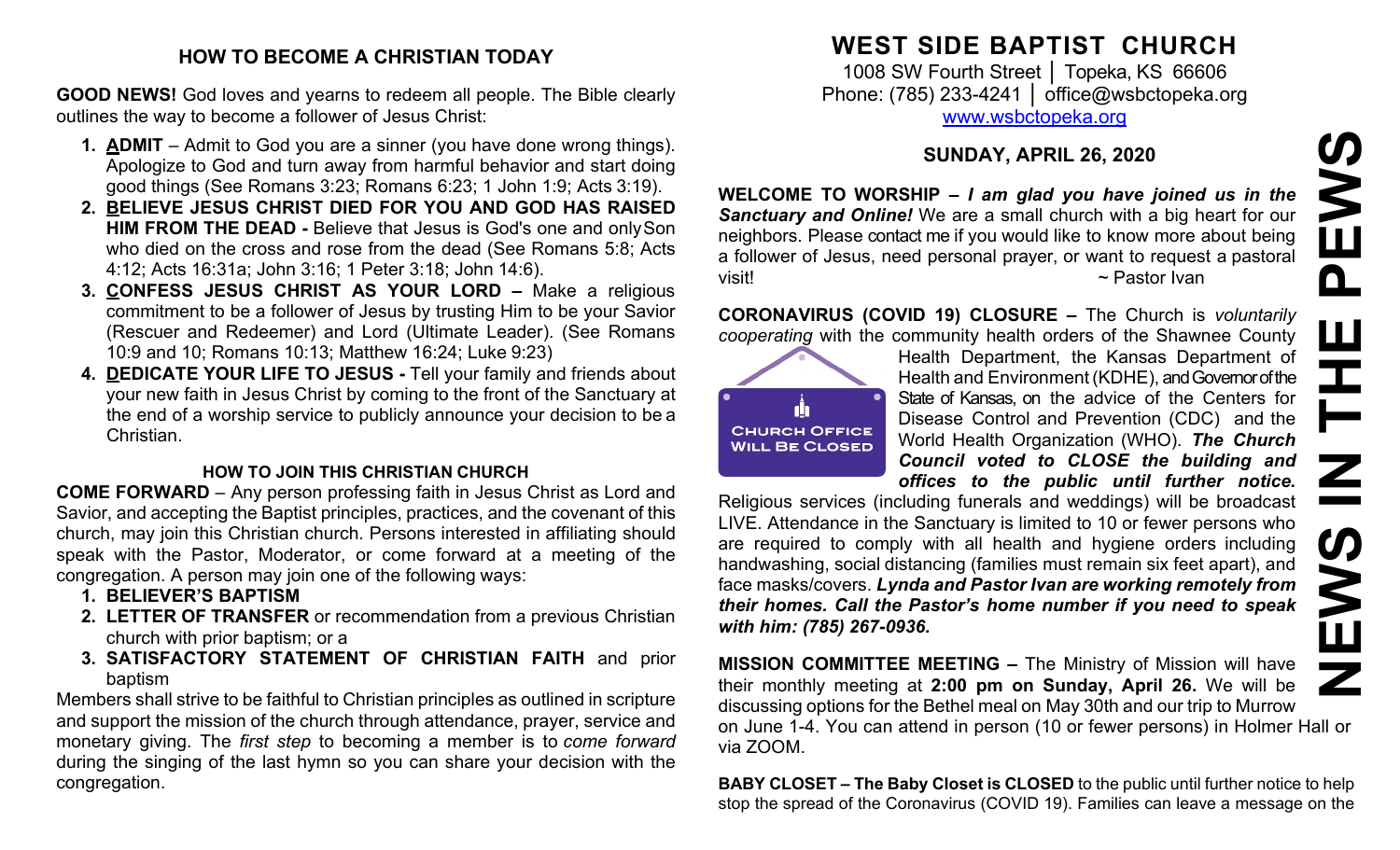Baby Closet voice mail for diapers, formula, ointment, and wipes. A volunteer will return the message within 48 hours. Families may pick-up supplies on **WEDNESDAYS from 3:30-5:30 pm at the North Door.**

**BIBLE STUDY ONLINE** – Pastor is leading the **Wednesday EVENING Bible Study online at 6:30 PM via ZOOM (Meeting ID: 973 756 482, Password: 227168).** Join this one-hour small group study of **"THE GOSPEL OF MATTHEW."** Bible studies are free and open to the public.

**CAMP SCHOLARSHIPS** - The Church Camp Scholarship program is underway for **all children and youth to earn up to \$100.00 each to help them go to a summer camp**. Students earn points for registering their attendance (**text Pastor** when you watch the Online Service) AND for volunteering to help others. *We have not received an official word from the ABCCRegion or Green Lake canceling camps*. Camp registrations and payments are due Wednesday, April 29 (fully refundable). See Pastor today for camp information, registration forms, or to make paymentarrangements.

**HOSPITAL & EMERGENCIES –** If you or a loved one is admitted to the hospital for an emergency or for surgery, **the hospital staff and chaplains' office will NOT contact the Church Office or the Pastor**. **You or a family member must call the Church Office at (785) 233-4241 or the PASTOR at HOME (785) 267- 0936**. Pastor is willing to visit the hospital and pray prior to surgeries.

**MEMBERSHIP DRIVE – "I Love My Church!"** Pastor Ivan and Outreach will be leading a **new member drive during the month of**  OMY **April**. Know someone who may want to join? Come forward or share their information with the Church Office. We will schedule visits and encourage persons to join our

Christian church.

**ONLINE WORSHIP -** Stay Safe at Home but Pray with the Church Online! Join us **ONLINE for WORSHIP this Sunday at 10:30 am**. The service bulletin with song lyrics is attached to this electronic mail or downloaded at https://wsbctopeka.org/downloads. All services will be broadcast LIVE on **[FACEBOOK](https://www.facebook.com/wsbctopeka) and [YOUTUBE.](http://www.youtube.com/channel/UCbIF8rvtPVFk2iJWJMCQHKw)** 

#### **WEEKLY CALENDAR**

| <b>SUNDAY, APRIL 26</b>                  |                           |                                    |  |  |
|------------------------------------------|---------------------------|------------------------------------|--|--|
| $9:15$ am                                | NO Sunday School Canceled |                                    |  |  |
| 10:30 am                                 |                           | Online Worship Facebook or Youtube |  |  |
| <b>MONDAY, APRIL 27</b>                  | <b>OFFICE CLOSED</b>      |                                    |  |  |
| $9:00$ am                                | NO Baby Closet            | <b>Closed</b>                      |  |  |
| <b>TUESDAY, APRIL 28</b>                 |                           |                                    |  |  |
| $6:00$ pm                                | No Men's Chorus Canceled  |                                    |  |  |
| <b>WEDNESDAY, APRIL 29 OFFICE CLOSED</b> |                           |                                    |  |  |
| $3:30 - 5:30$ pm                         | <b>Baby Closet</b>        | <b>North Door</b>                  |  |  |
| $3:30 - 5:30$ pm                         | Food Pantry               | <b>Parking Lot</b>                 |  |  |
| $6:30$ pm                                | <b>Bible Study</b>        | <b>Online Zoom</b>                 |  |  |
| THURSDAY, APRIL 30                       | <b>OFFICE CLOSED</b>      |                                    |  |  |
| $1:00$ pm                                | No Baby Closet            | <b>Closed</b>                      |  |  |
| FRIDAY, MAY 1                            |                           |                                    |  |  |
| <b>SATURDAY, MAY 2</b>                   |                           |                                    |  |  |
| $1:30$ pm                                | <b>Worship Team</b>       |                                    |  |  |
| <b>SUNDAY, MAY 3</b>                     | <b>COMMUNION SUNDAY</b>   |                                    |  |  |
| $9:15$ am                                | NO Sunday School Canceled |                                    |  |  |
| 10:30 am                                 | Online Worship            | <b>Facebook or Youtube</b>         |  |  |